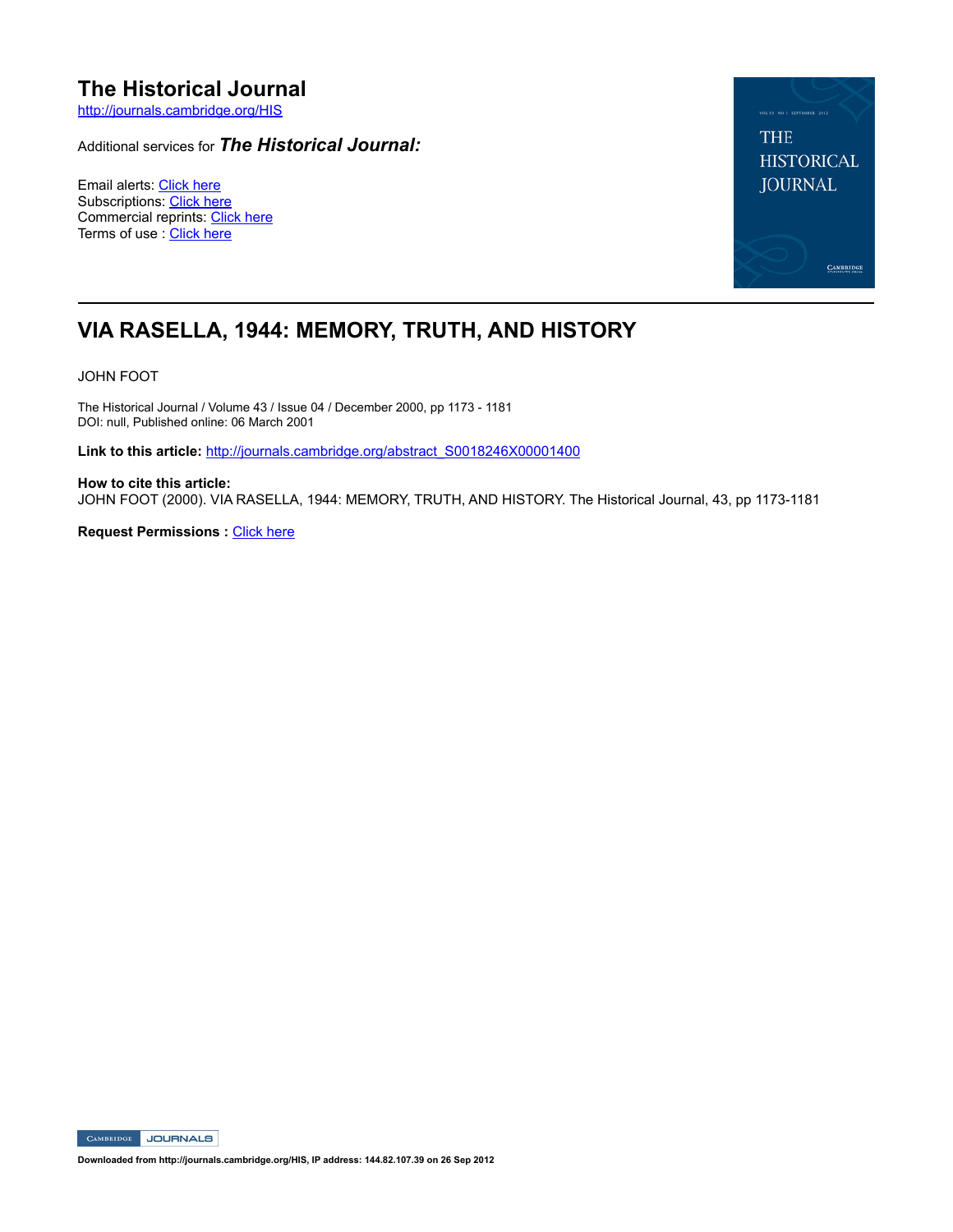*The Historical Journal*, 43, 4 (2000), pp. 1173-1181 Printed in the United Kingdom  $© 2000 Cambridge University Press$ 

## REVIEW ARTICLE

### VIA RASELLA, 1944: MEMORY, TRUTH, AND HISTORY

*L'ordine e*[ *gia*[ *stato eseguito : Roma*, *le Fosse Ardeatine*, *la memoria*. By Alessandro Portelli. Rome: Donzelli, 1999. Pp. vii + 448. ISBN 88-7989-457-9. L.50.000.

*The battle of Valle Giulia : oral history and the art of dialogue*. By A. Portelli. Wisconsin: Wisconsin: University Press, 1997. Pp.  $xx + 354$ . ISBN 0-299-15374-6. \$21.95. [Inc.'The massacre at Civitella Val di Chiana (Tuscany, June 29, 1944): Myth and politics, mourning and common sense', in *The Battle of Valle Giulia*, by A. Portelli, pp. 140-60.]

*Operazione Via Rasella : verita*[ *e menzogna : i protagonisti raccontano*. By Rosario Bentivegna (in collaboration with Cesare De Simone). Rome: Riuniti, 1996. Pp. 147. ISBN  $88-359-$ 4171-7. L.6.900.

La memoria divisa. By Giovanni Contini. Milan: Rizzoli, 1997. Pp. 275. ISBN 88-17-33027-2. L.30.000.

*Anatomia di un massacro : controversia sopra una strage tedesca*. By Paolo Pezzino. Bologna: Il Mulino, 1997. Pp. 243. ISBN 88-15-06054-5. L.26.000.

*Processo Priebke : Le testimonianze*, *il memoriale*. Edited by Cinzia Dal Maso. Rome: Il Mondo, 3 edn., 1996. Pp. 220. ISBN 88-8175-010-4. L.18.000.

*Morte a Roma : il massacro delle Fosse Ardeatine*. Nuova edizione aggiornata. By Robert Katz. Rome: Riuniti, 1996. Pp. xxiv $+257$ . ISBN 88-359-4057-5. L.6.500.

*Dossier Priebke*. By Robert Katz. Milan: Rizzoli, 1996. Pp. 176. ISBN 88-17-84503-5.  $L.24.000.$ 

*Le radici e le ali : partigiani a Roma* (and video). By Fabio Grimaldi et al. Rome: Manifestolibri, 1996. Pp. 160. ISBN 88-7285-098-3. L.29.900.

Via Rasella: leggenda e realtà della resistenza a Roma. By Aurelio Lepre. Bari: Laterza, 1996. Pp. 87. ISBN 88-420-5026-1. L.9.000.

*Via Rasella, cinquant'anni di menzogne*. By Pierangelo Maurizio. Rome: Maurizio edizioni, 1996. Pp. 123. L.20.000.

*Storia e memoria di un massacro ordinario*. Edited by Leonardo Paggi. Rome: Manifestolibri, 1996. Pp. 165. ISBN 88-7285-103-3. L.14.000.

*Il linciaggio di Carretta : Roma : violenza politica e ordinaria violenza*. By Gabriele Ranzato. Milan: Il Saggiatore, 1997. Pp. 254. ISBN 88-428-0418-5. L.25.000.

*I grandi processi. 2. Herbert Kappler*. Edited by Wladimiro Settimelli. Rome: L'Unità, 1994. Pp. 191. Supplement with L'Unità.

'Identity history is not enough'. By Eric Hobsbawm in idem, *On history*. London: Weidenfeld and Nicolson, 1997, pp. 266-77. ISBN 0-297-81915-1.  $\pounds$ 20.

1173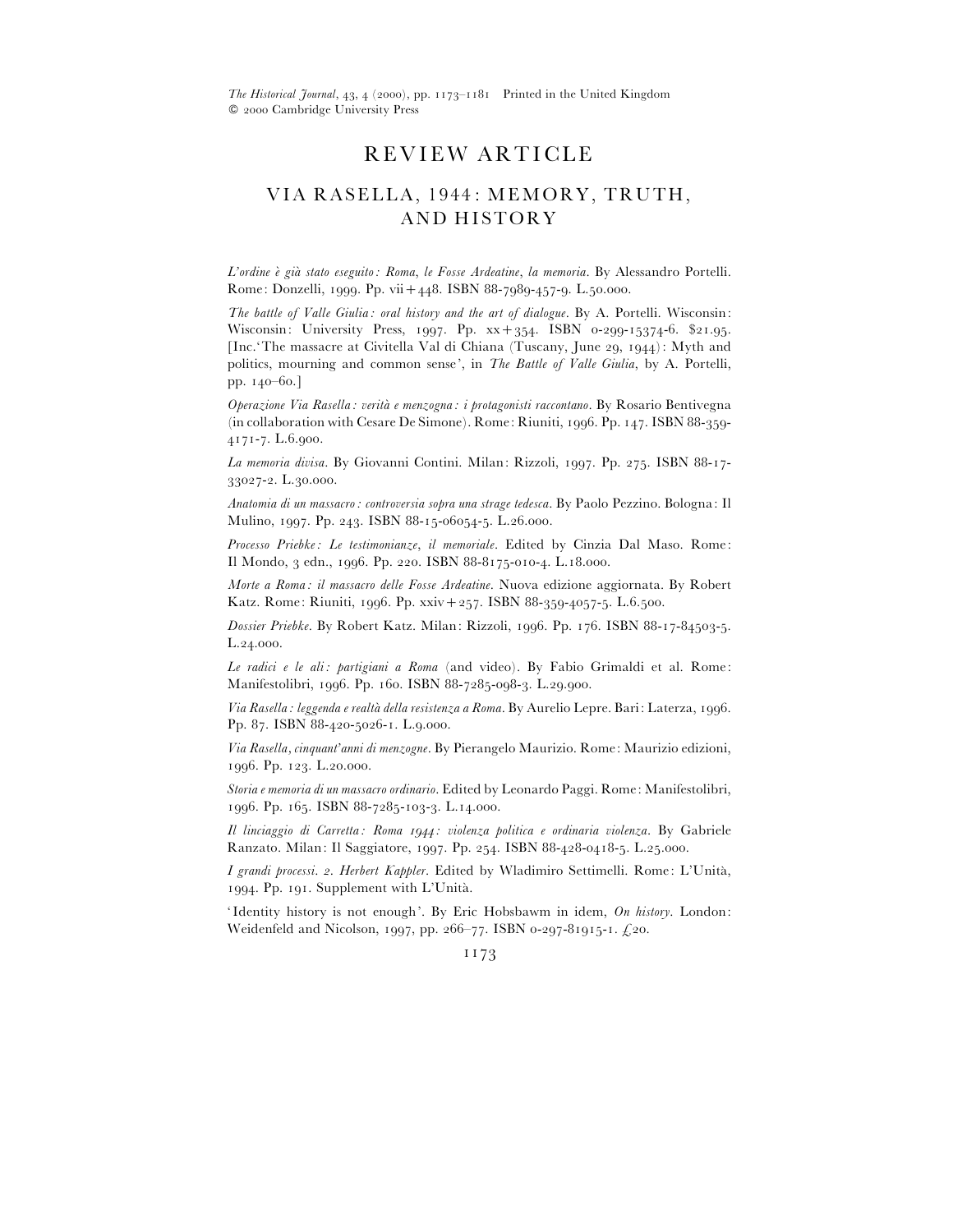*The facts: what happened?* On 23 March 1944, a column of 156 police troops from the Bolzen regiment attached to the German army were marching through the centre of occupied Rome. Between  $15.45$  and  $15.50$  a bomb exploded in the narrow street of Via Rasella killing thirty military policemen (three more were to die later) as well as at least two Italian civilians. The bomb had been placed by an official armed Gap partisan unit which had been active in Rome for some months. The German troops responded by firing indiscriminately into the houses on the street and rounding up the residents of Via Rasella. The next day, 335 people were taken to the Fosse Ardeatine Caves just outside the city and shot over a period of four and a half hours.<sup>1</sup> The victims had been taken from various official and unofficial prisons, Via Rasella, and other areas. Only three had already been condemned to death (for partisan activity),  $154$  were under investigation by the Germany military police, and seventy-five were in custody purely because they were Jewish. Other victims were taken from Regina Coeli (Rome's prison) or selected from those picked up around Via Rasella. The next day  $(25 \text{ March})$  a German army poster appeared across Rome and in newspapers. It accused 'criminal elements' of planting the bomb and added that 'The German Command…has ordered that for every German killed ten communist-Badoglian criminals will be shot. This order has already been carried out.'<sup>2</sup>

### II

*The dispute over the facts*. Ever since the bomb exploded in Via Rasella, these facts themselves have been in dispute. In various arenas of public opinion – the press, the courts, the streets, political parties, and historical journals – these facts have been worked over, debated, and restated. Constant accusations of conspiracies, mendacity, and cover-ups have dominated these disputes. There is no need here to enter into this debate in detail, as other historians have already spent time in the accurate reconstruction of *what actually happened* in March 1944 in Rome.<sup>3</sup> What remains of great interest are the dynamic historical and political debates surrounding these facts and these controversial events. These debates are not confined to Rome or to Via Rasella and the Ardeatine Caves, but take in big questions of participation, the resistance,

 $^1$  The best account of the massacre remains that of Robert Katz, *Death in Rome* (London, 1967), *Morte a Roma* (Rome, 1996).

<sup>2</sup> My translation. For the original see Alessandro Portelli, *L'ordine è già stato eseguito: Roma*, *le* Fosse Ardeatine, la memoria (Rome, 1999, p. 3). Badoglio was the elderly general appointed by the king as prime minister after a palace coup overthrew Mussolini in July 1943. Italy effectively changed sides in the war after 8 September 1943.

For example, there are debates over the nationality of the soldiers 'Germans or Italians?'; the role of Togliatti; the age of the victims; the 'Open City' character of Rome; the disputes within the partisan movement; the time of the bomb, etc., etc. Most of these issues are easily cleared up, and see both Portelli, *L*'*ordine*, and Rosario Bentivegna (the partisan who actually lit the fuse on the bomb), *Operazione Via Rasella* (Rome, 1996), for precise details, but some other questions (civilian deaths, the role of the Vatican) are still unclear. This dispute over the basic events themselves is also present in other cases of 'divided memory' between partisans and victims, see Giovanni Contini, *La memoria divisa* (Milan, 1997), and Paolo Pezzino, *Anatomia di un massacro* (Bologna, 1997).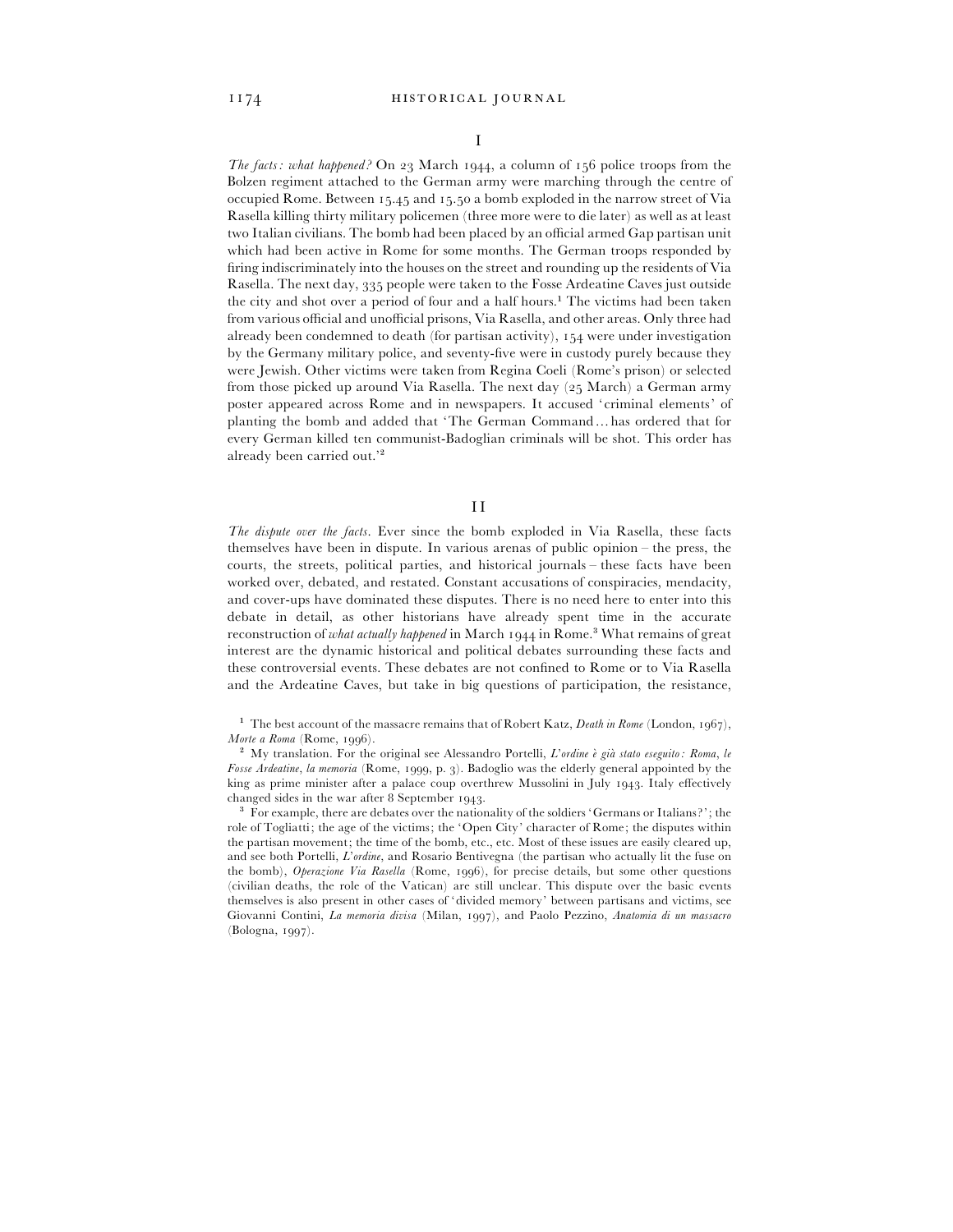consensus, memory, and responsibility. In this review I will concentrate on the broad lines of some of these debates and the questions opened up by the rich historiography which has begun to emerge from Italy in the 1990s.

*The historical and political debates*. The historical debate over Via Rasella and the massacre and the bomb needs to be seen within the context of a continuing discussion which began almost immediately after Liberation. Since two competing myths have dominated debate over the resistance, and until the late 1980s the political overtones of the dispute dominated the need for real historical inquiry and openness. In short, the 'need' to support the resistance myth born out of the anti-fascist tradition overrode the desire to look more carefully (on the left) into the real support for and impact of the resistance. In this version of events, the resistance was a mass movement which stretched from Abruzzo upwards and those who opposed (or took no part in) the armed struggle were mainly dismissed as fascists or collaborators.<sup>4</sup> The alternative myth, given historical weight by Renzo De Felice in the 1970s, was of a resistance supported only by a tiny, ideologically committed minority. The vast majority took no part in the movement and this huge 'grey zone' (made up of many of those who had given their 'consensus' to Mussolini) stood quietly by, waiting for the war to end. As Aurelio Lepre has written 'the dominant sentiment was... the hope of saving one's own skin'.<sup>5</sup> If we translate these myths to Via Rasella, we get two classic (and very different) versions of events. In the first, Via Rasella was a heroic act of war carried out, yes, by a necessarily small group but with the (active and passive) support of vast sectors of the urban population. This is the image of resistance Rome, of Porta San Paolo (the site of the first acts of armed resistance in Italy) of the ' red' Rome depicted by Portelli in the zones of San Lorenzo or the Castelli Romani.

For the other myth, Via Rasella was a pointless and vanguardist terrorist attack which achieved nothing and cost the lives of  $335$  innocent victims in the Ardeatine Caves. Most Romans were opposed to this type of action, convinced of Rome's special ' open city' status (' the Pope is here', as one character states in Fellini's *Roma*, ' they won't bomb Rome') and the imminent departure of the Germans. Various other (recent) versions go further, depicting Via Rasella as a conspiracy (against dissident partisan groups, for example). Within this version lie the various propagandist details which have survived for so  $\log -$  the chance the partisans had to give themselves up and save those massacred, the age and nationality of the troops killed by the bomb, the death of by-standers, especially a young boy called Pietro Zuccheretti, the principal emotional weapon (complete with photo) in the anti-partisan campaign of the 1990s.<sup>6</sup>

<sup>&</sup>lt;sup>4</sup> 'The partisans were well aware that they could count on the greater part of the population of Rome, if necessary, for help during an escape, for hiding places and changes of identity' (my translation), Bentivegna, *Operazione Via Rasella*, p. 22.

<sup>&</sup>lt;sup>5</sup> Via Rasella (Bari, 1996), p. 13. And again, with more specific reference to Rome, 'the great majority of Romans…were employed… only in the struggle to survive until the moment of liberation', ibid., p. 17.

<sup>&</sup>lt;sup>6</sup> The confusing question of civilian deaths at Via Rasella (Lepre attributes twelve years to Zuccheretti, Portelli eleven, and Bentivegna thirteen) has never been fully clarified, and the absence of civilian victims from Rosario Bentivegna's personal account, *Achtung Banditen ! Roma*  $1944$  (Milan, 1983) did not help matters. Two civilian victims were mentioned in the 1948 Kappler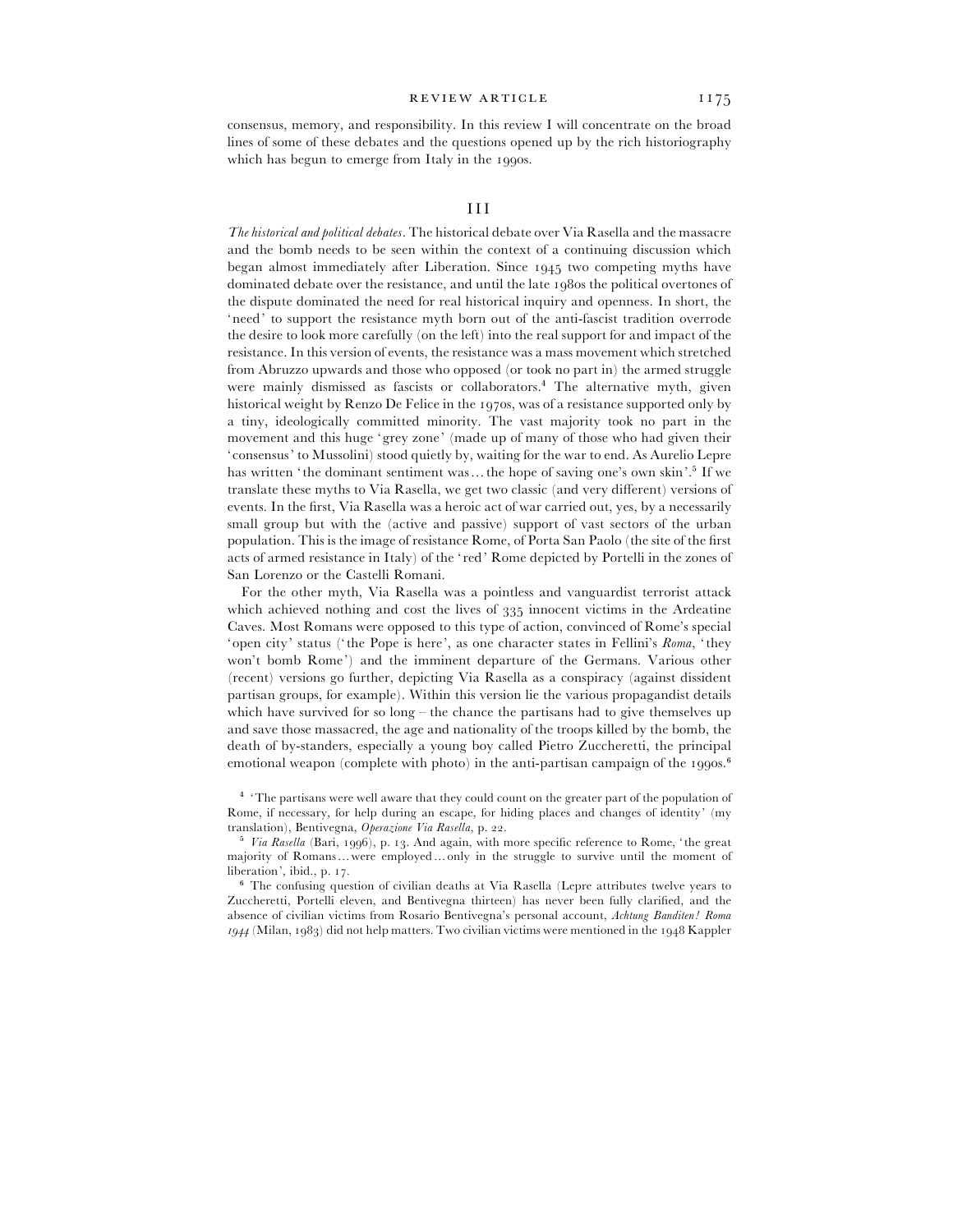#### 1176 HISTORICAL JOURNAL

The historical proponents of this thesis range from the vulgar conspiracy theories of right-wing journalists to the sophisticated historical polemic of Lepre (based partly on the somewhat flimsy premise of a small collection of interesting but not representative telephone conversations recorded after the bomb in  $R$ ome).<sup>7</sup>

Neither of these versions captures the complexity and trauma of the resistance, nor of the specific circumstances surrounding Via Rasella. Many Romans *were* terrified (and angered) by the attacks on German troops, but many supported the resistance (in myriad ways) and helped the opposition organizations. As with all the German massacres during the war, the blame and the responsibility have been laid, obviously, at the door of the German army itself. But Via Rasella shows that many people (including the Italian fascists, but also large sectors of the ordinary population) *blamed the partisans* for causing trouble and inviting revenge attacks. The specific features of Via Rasella should not prevent these debates being placed within the series of studies of *divided memory* which began to appear in Italy in the 1990s. A particularly important moment for this approach was represented by Claudio Pavone's path-breaking *Una guerra civile* (Turin, 1991). The international conference *In memory* held at Arezzo in 1994 was another key moment and produced two important books, Giovanni Contini's *La memoria divisa*, Leonardo Paggi's *Storia e memoria di un massacro ordinario* as well as providing the inspiration for Paolo Pezzino's fascinating research on another German massacre near Pisa, *Anatomia di un massacro*.<sup>8</sup>

#### IV

*Memory and responsibility*. The idea of divided memory derives from the 'surprising' discovery in the 1990s of alternative memories held by the families of victims of various local massacres perpetuated by German troops in 1944 throughout the Arezzo region in Tuscany.\* Many people who had lost relatives and friends in the massacres not only

sentence, but the famous photo which appears to be of Zuccheretti was not 'discovered' until the 1990s. Zuccheretti's brother was persuaded to take legal action against Bentivegna, the man who actually lit the Via Rasella fuse, in 1997. For the final sentence see 'Attentato di Via Rasella in Roma del 23 Marzo 1944 – definizione come legittima azione di guerra, ai sensi del D. L. VO LGT. 12 Aprile 1945 N. 194' (Cassazione – Sezione I Penale sent. n. 1560/99 – Presidente R. Teresi – Relatore A. Mabellini), available on the internet. (

<sup>&</sup>lt;sup>7</sup> Lepre adds that the way in which the resistance myth of the massacre has evolved tends to play down any *Italian* responsibility for the horrors of the war. )

<sup>&</sup>lt;sup>8</sup> The organizer of the Arezzo conference, Leonardo Paggi, had witnessed the Civitella massacre as a three-year-old when his father was amongst those killed. See the papers collected in L. Paggi, *Storia e memoria di un massacro ordinario* (Rome, 1996) and, more recently, two fascinating collections edited by Paggi, *La memoria del nazismo dell'Europa di oggi* (Florence, 1997), and *Le memorie della repubblica* (Florence, 1999). For other comments on this conference see Eric Hobsbawn, On history (London, 1997), pp. 266–77, and above all Alessandro Portelli's article 'The massacre at Civitella Val di Chiana (Tuscany, June 29, 1944): myth and politics, mourning and common sense', now in his *The Battle of Valle Giulia* (Wisconsin, 1997), pp. 140-60.

<sup>&</sup>lt;sup>9</sup> Portelli rightly points out that this 'discovery' is less surprising for any historian who has looked at the non-left press in the post-war period, where the hostility to the partisans is often palpable and intense. I found the same trend for the so-called 'capital of the resistance' – Milan – whilst researching my article on the history of San Vittore prison in the 1943–6 period, see 'The tale of San Vittore: prisons, politics, crime and fascism in Milan,  $1943-1946$ , *Modern Italy*, 3  $(1998), pp. 25-48.$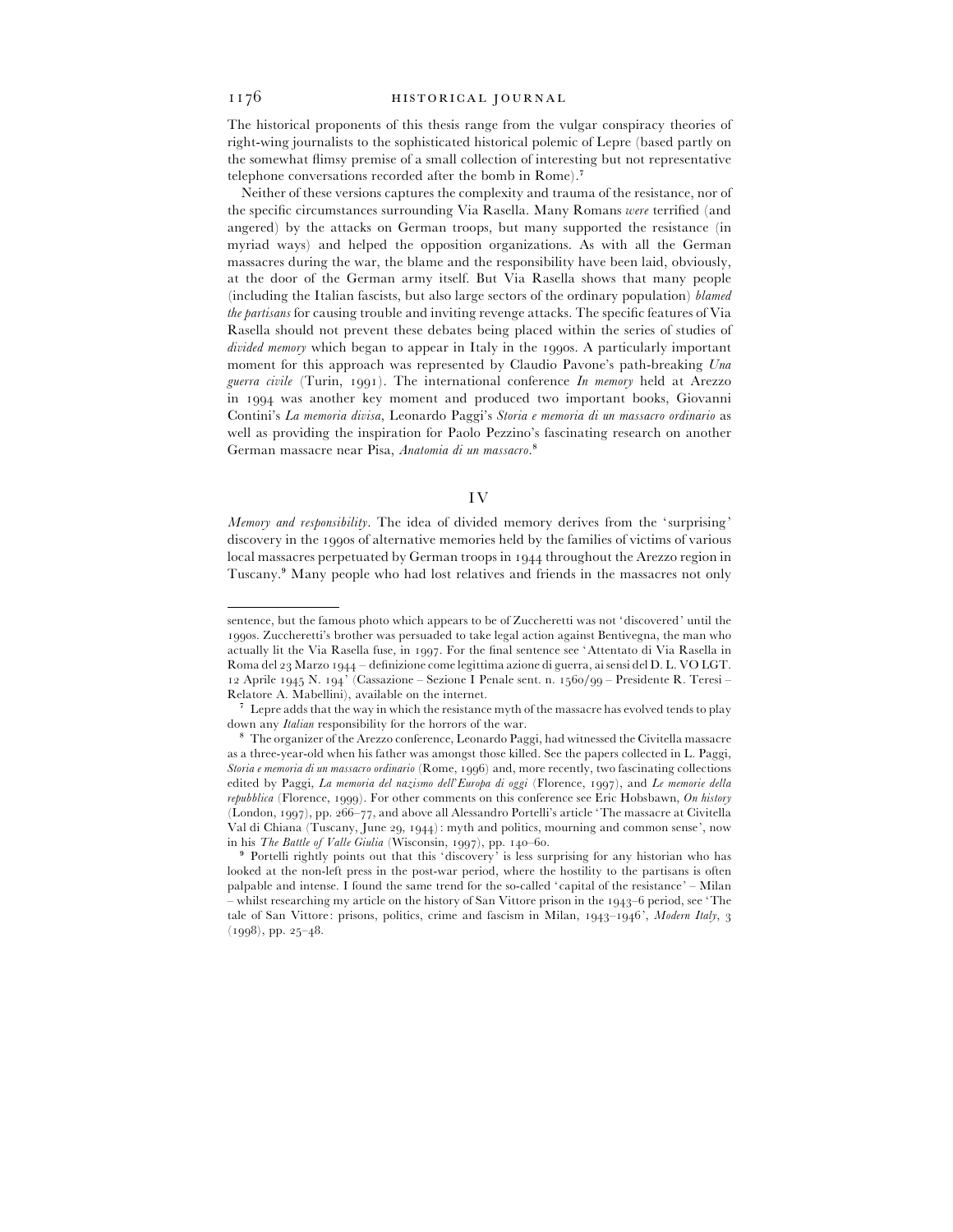#### REVIEW ARTICLE II77

blamed the partisans for the massacre, but had carried forward this hostility to the actions of the resistance for fifty years. Put very simply – and these narratives are neither simple nor linear nor lacking in internal contradictions – for these survivors and their families (and others) the principal blame for the massacres, whilst obviously perpetrated by the German troops, *lay with the partisans*. The latter had carried out irresponsible and useless attacks which had left the civilian population defenceless and open to German ferocity. These narratives not only fly in the face of traditional left-national discourses concerning the resistance, but also tend to create problems for much of the historiography of the partisan movement published during the Cold War, as well as the numerous myths from the Fratelli Cervi down.<sup>10</sup>

The divided memory of Via Rasella is more complicated than the situation at Civitella Valdichiana in Tuscany which forms the basis for the work of Contini and Paggi and was also part of the inspiration for Portelli's book on Via Rasella and the Fosse Ardeatine. At Civitella, in June 1944, a tiny partisan operation (leading to the deaths of three German soldiers) was followed, eleven days later, by the horrific massacre of most of the male population of the village  $(115 \text{ people})$ . Since then, the families of the victims have carried forward a version of events which holds the partisans themselves responsible for the massacre and has seen clashes between these partisans and these families over the fifty years since the massacre. Contini's excellent study (mainly but not only based on oral history interviews) reconstructs the events leading up to the massacre (which was probably not a reprisal at all) and examines in detail the competing memories which have divided Civitella ever since. His explanation lies in a combination of historical and geographical factors and socio-psychological (and gender) features linked to the isolation of Civitella and the particular way in which the mourning and narrative processes relating to the massacre were created and perpetuated over time (leading, for example, to court cases, clashes at public ceremonies, and even violence). It should be underlined, however, that the 'holders' of this antipartisan memory are *limited almost exclusively to the victims*' *families*. Contini plays down the extraordinary fact that the partisan leader who ordered the attack on the Germans at Civitella was later elected mayor of the area. The ' anti-partisan' nature of the town's memory did not seem to stretch beyond a select group closely linked to the massacre itself.<sup>11</sup> This detail gives more credence to psychological explanations of this alternative memory linked to the specific nature of pain, scapegoating, and mourning after such massacres.

For the Fosse Ardeatine, the story is a different one. Many of those related to the victims did blame the partisans, and some (five people in all) even took specific partisans to court (where they lost). The  $1998-9$  judicial proceedings regarding the Via Rasella partisans was inspired by the brother of the small boy killed accidentally by the bomb in 1944. However, many others blamed the Germans, or the Italian authorities, or Mussolini. In September 1944, a number of widows of Fosse Ardeatine victims took part

<sup>10</sup> The seven Fratelli Cervi (Cervi brothers), shot by the Nazis in 1943, were perhaps the most important Communist martyrs of the Resistance. Their house became a museum and a research foundation. Their story became a film and a best-selling book. Their father (Papa Cervi) was frequently asked to speak at Communist Party rallies and anti-fascist meetings. See Alcide Cervi, *I miei sette figli* (Rome, 1955).

<sup>11</sup> The reader longs for more details or some information on this mayor's activities in an area apparently so hostile to him. Similarly, an ex-partisan was also elected mayor of the Pisan town studied by Pezzino.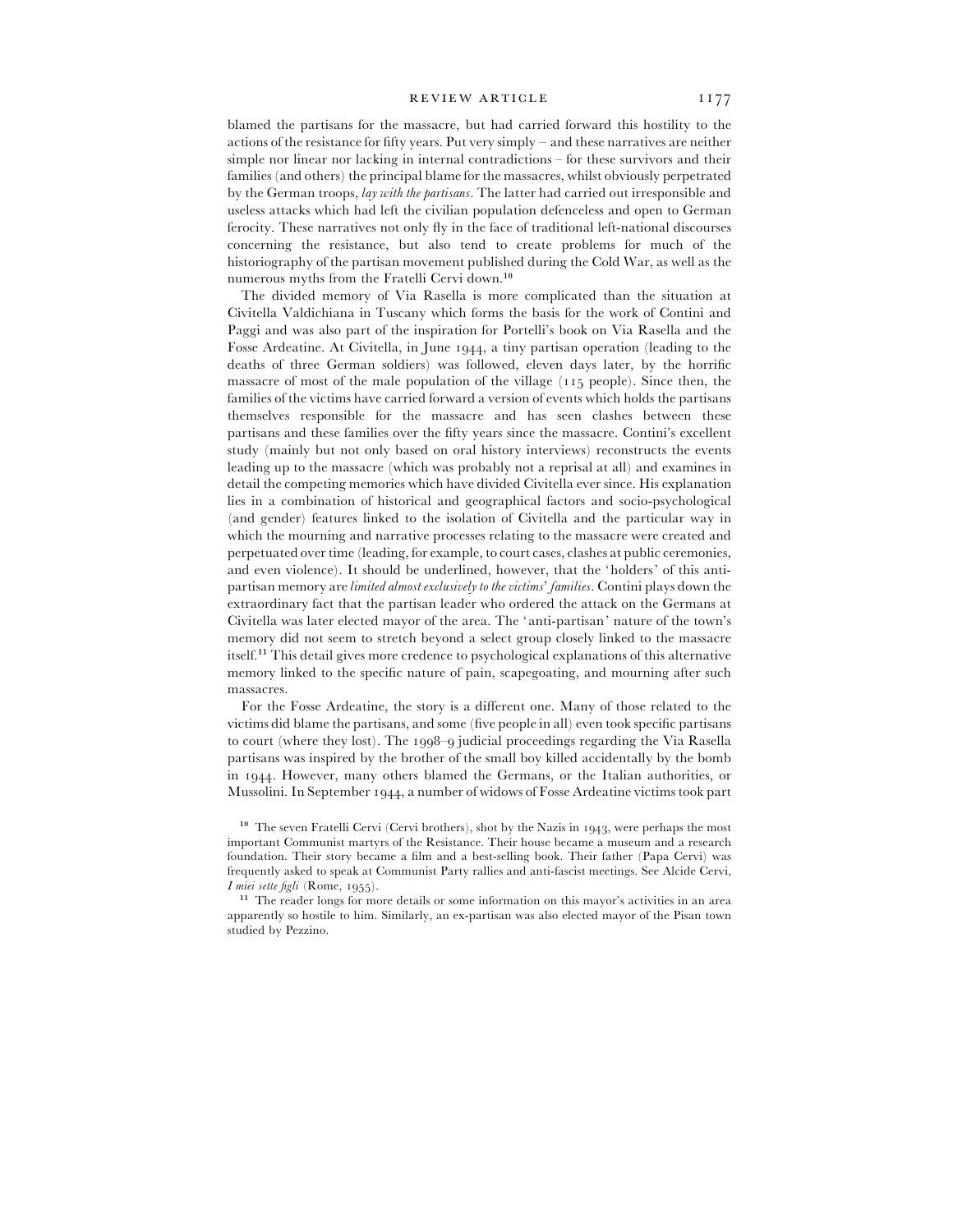in a spontaneous attack on Donato Carretta, ex-director of Regina Coeli, during the trial of Pietro Caruso, ex-police chief of Rome. Carretta, only at the trial as a witness, was horribly beaten to death by the crowd and hung by his feet outside Rome's prison. This act (and anger) was hardly that of a group which blamed the resistance (or specific sectors of the resistance) for the massacre.<sup>12</sup> Only a minority of the victims' families took refuge in anti-partisan memories similar to those found at Civitella. Other aspects of the massacre go far beyond the personal and the specific, such as the large Jewish presence, part of Italy's own holocaust. For the Ardeatine massacre, the debate over the partisan action has often taken on a far more political (and judicial) character than in 'forgotten' local *vicenda* such as that at Civitella. What is clear from all these new studies is that the issue of divided memory is a historically specific one, and must be studied with an open mind without creating blocks of memory on one side or the other. As Portelli points out in his own contribution to the Civitella debate, individual memories themselves are often in contradiction and there are ' a multiplicity of fragmented and internally divided memories'.<sup>13</sup> None the less, these memories represent a crucial (and until now absent) contribution to the debates and history of the resistance and the post-war period.<sup>14</sup> It is also significant that these studies all take the subjectivity of these events as of great historical importance beyond the actual facts of each case.<sup>15</sup> As Portelli has written, and these studies show, 'these stories and memories are themselves historical facts'.<sup>16</sup>

V

*Portelli*'*s study*. Alessandro Portelli's extremely rich and beautifully organized study of Via Rasella and the Fosse Ardeatine massacre is based above all on a series of wideranging oral testimonies. Portelli states in the first chapter that his main task is to explain the diffusion of the myths concerning the partisans and Via Rasella which have had such a strong effect in Rome since the war. Above all, he concentrates on the claim that the partisans should have given themselves up to the Germans to prevent the massacre. This claim is manifestly perverse. As we have seen, the announcement of the massacre was published on  $25$  March with the phrase (which is also the title of Portelli's book) ' this order has already been carried out'. None the less, the idea that the partisans could have saved the victims of the Ardeatine massacre has found widespread support in Rome and elsewhere. Portelli is able to unpack this myth through the use of

<sup>12</sup> See Gabriele Ranzato, *Il linciaggio di Carretta* (Milan, 1997), for a fascinating account of this event, and a thought-provoking discussion of political and collective violence. Some of this event was captured on film (by Luchino Visconti) and later released as part of the documentary *Giorni* was captured on film (by Luchino Visconti) and later released as part of the documentary Giorna<br> *di gloria* (1945).<br>
<sup>14</sup> Pezzino has researched a smaller massacre in a Pisan town (Guardistallo) in 1944 (forty-six

people were killed after a clash between retreating German troops and partisans which left eleven of the latter dead; the Americans liberated the village the very next day). He found very similar instances of deep-rooted hostility to the partisans and their activities. Pezzino's analysis is too refined to go into detail in this broad survey, but his account confronts a series of questions regarding memory, the Civitella case, and the identity of the resistance which deserve consideration in future debates. One difference in this case (from that at Civitella) is that the anti-partisan attitudes appear to have faded somewhat in recent years, whilst at Civitella they seem to be as strong as ever.

 $^{15}\,$  These 'new' histories have all tended to use 'new' methodologies, above all a microhistorical approach, oral history interviews, and anthropological and psychological explanatory tools.<br> $\frac{16}{10}$  Undian  $\pi \cdot 2$ 

<sup>&</sup>lt;sup>16</sup> *L'ordine*, p. 18.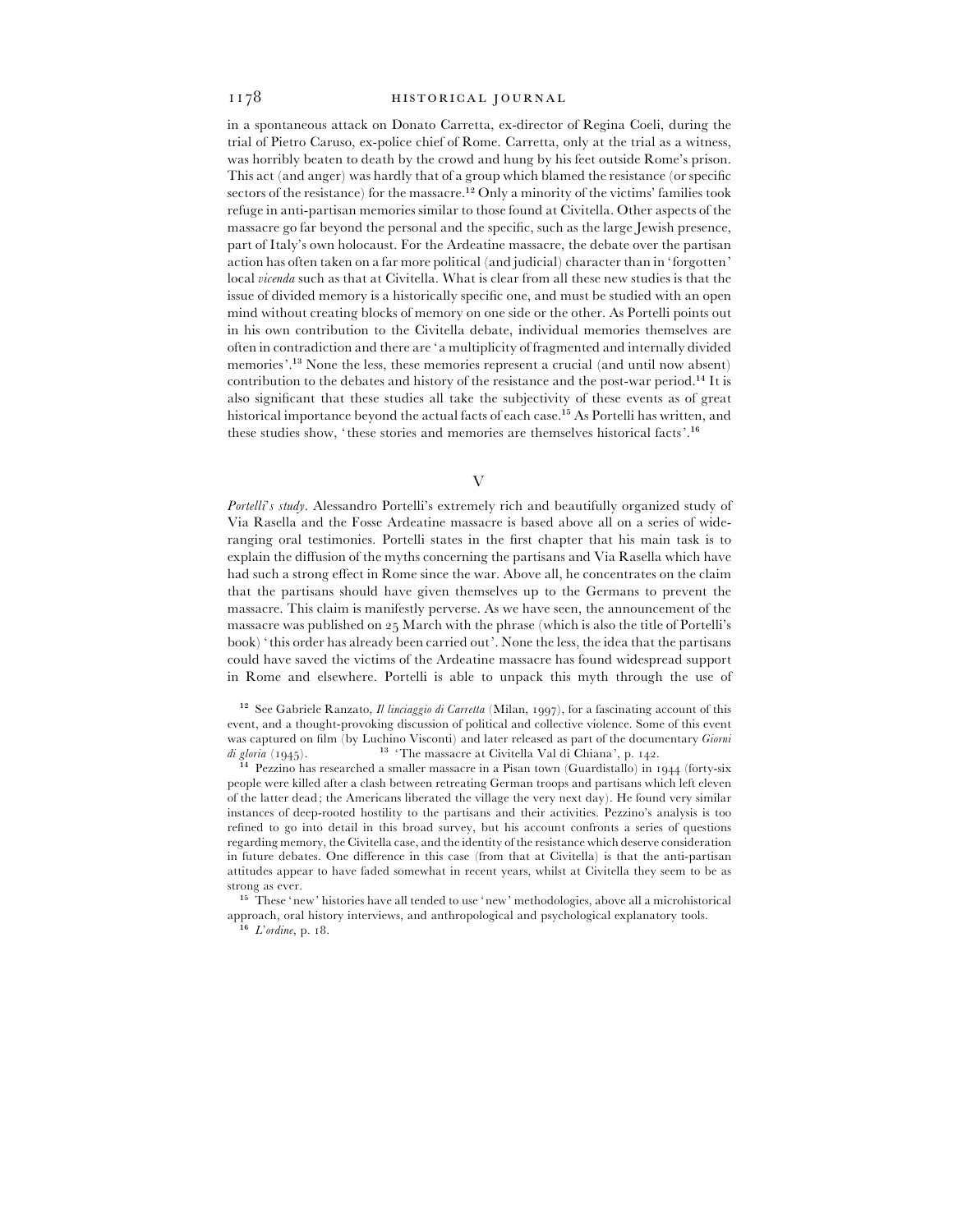interviews with a whole range of protagonists – partisans, families of the victims, politicians of all hues, historians, and journalists.<sup>17</sup>

But this book is not just about Via Rasella or the Fosse Ardeatine massacre. Portelli is also concerned with the memory of popular, anti-fascist, and working-class Rome, with middle-class Rome, with the individual narratives which help us to understand a historical event of this importance, with the judicial aspects of the case and with the big theoretical issues of memory, forgetting, consensus, and struggle.<sup>18</sup> Portelli begins each chapter with some names of the victims – the whole list is read out at the annual ceremony – and weaves the individual stories of those who 'ended up at the Ardeatine caves' into his broader narrative. As he writes, the victims and their personal histories ' sum up the whole complex stratification of histories of a big city'.<sup>19</sup> Whilst all of those killed were men, the memory of the massacre has been carried forward above all by women – widows, mothers, sisters – and their voices (at times the oral history is overused) and those which move the story forward from place to place, victim to victim, moment to moment, trial to trial (this is also true for the Civitella and Pisan cases). Portelli places Via Rasella and the Ardeatine massacres back in their historical context (the history of this period is not self-contained, and neither *begins* with the bomb nor *ends* with the massacre). The partisans had been active for months before the Via Rasella bomb attack (without reprisals from the Germans) and the resistance continued after the massacre. The experience of the whole war pervades the book – from the start of the resistance after September to the Allied bombings to the mass deportations of Jews and others. The book is particularly strong on the *places* linked to these moments – the huge popular housing projects of the Roman periphery, the caves and the later monuments and plaques, the red traditions of San Lorenzo and the Castelli Romani, the communist brick-workers of Valle Aurelia with their cult of the anarchist leader Errico Malatesta.

<sup>17</sup> Of course, the question of whether the partisans should have handed themselves into the Germans is not just one of possibility, but also *moral* responsibility. On countless occasions, the protagonists of this story (and of the resistance) have reiterated their belief that they would not have handed themselves in anyway (although Bentivegna has occasionally claimed otherwise). In a war, they argue, you do not hand yourself over to the enemy without a fight. Of course, the legal and political debates over the bomb have often concentrated on the military legality and legitimacy of the Gap group and the Via Rasella bomb, and their claim to represent the Italian state and the Italian army at that point in the war. With some changes of emphasis (from the 'illegitimate act of war' of the  $1948$  sentence to the 'legitimate act of war' of  $1950$  and the latest 1999 sentence of the high court) the legal decisions have all been in favour of the partisans, and the award of medals to Bentivegna and Carla Capponi (a fellow partisan from the group who planted the bomb) by the Italian state underlines this legitimacy. Of course, all these questions are complicated by the unprecedented military situation in 1943-4 after 8 September, with former allies becoming the enemy, the dissolution of the regular army and the so-called 'death of the nation'. For all these questions see Portelli, *L*'*ordine*. ")

<sup>18</sup> In fact, there are times when Portelli uses material which bears little relevance to the Via Rasella case and, although this is almost always interesting and readable, it takes the analysis away from the main events under discussion. This is true of some of the social history of Rome in the first part and also of the more contemporary interviews, such as those which touch on a recent murder case at the University of Rome, in the latter part of the volume. To use a cinematic term, some of this material should have ended up on the cutting-room floor.  $\frac{19}{2}$  Portelli, *L'ordine*, p. 12.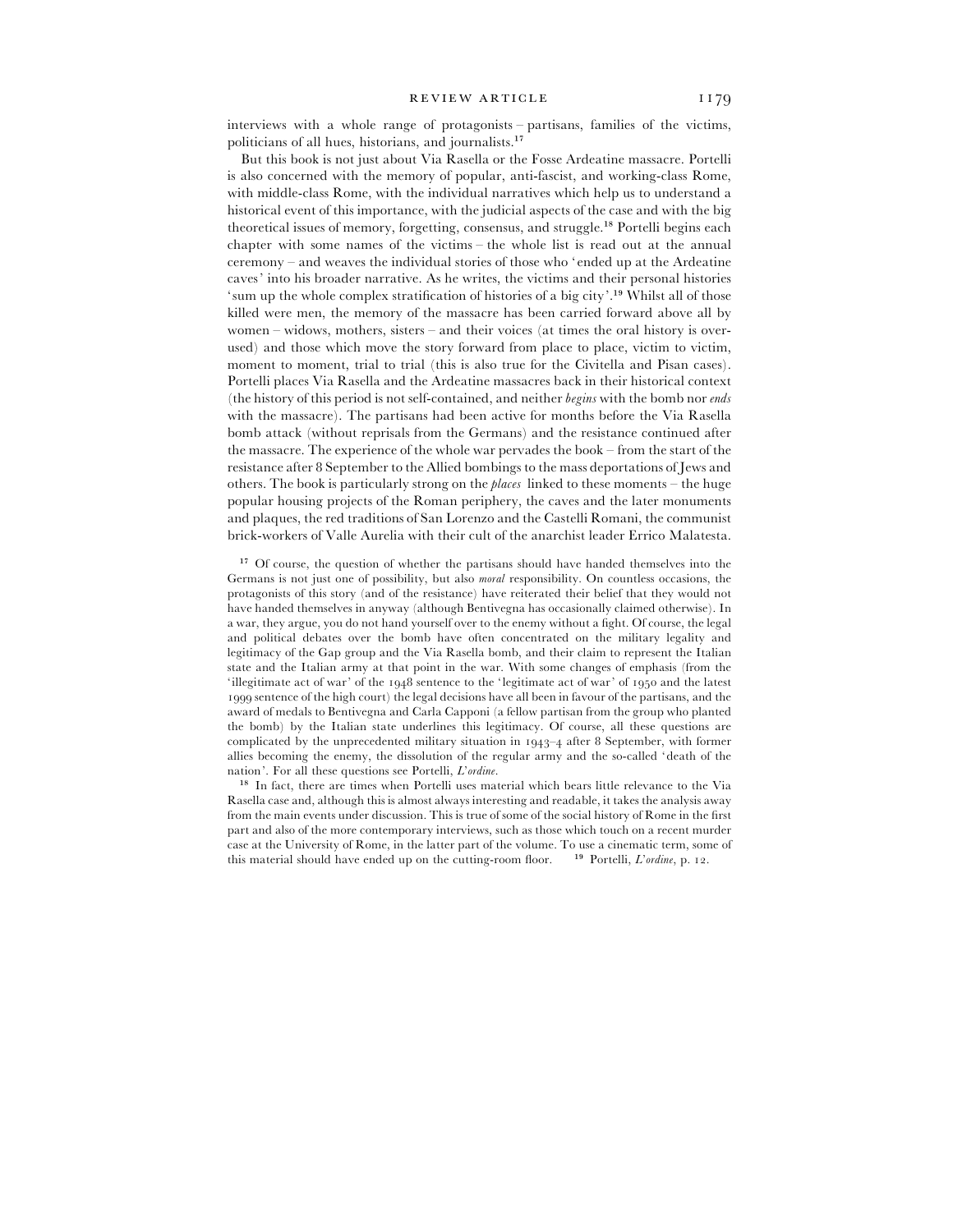#### VI

*Priebke*. The whole Via Rasella–Fosse Ardeatine controversy may well have faded into the same foggy memory as many other massacres if it were not for the extraordinary events surrounding the discovery, arrest, trial, and conviction of former SS Captain Erich Priebke for his role in the Fosse Ardeatine massacre, fifty years on.<sup>20</sup> Priebke's role in the massacre was important, but not pivotal (in Katz's original account he only gets five, relatively minor, citations in the index). Priebke was ordered to prepare the list of victims and personally took part in the massacre, as did many officers and ordinary soldiers. None the less, as events unfolded in the 1990s, Priebke's activities in 1944 and (above all) his trial became central to the debates we have set out above. The presence of Priebke became the key to the satisfaction of the thirst for justice felt by many families of the victims and the Jewish community after the escape of Kappler (The high-ranking German officer who actually organized the massacre) from his Italian hospital bed in . The lack of any kind of real repentance by Priebke himself probably added to the exaggeration of his role, as did the surreal news of his two visits to Rome as a tourist in the post-war period, where he travelled under his own name.

Priebke's trial was held in front of the semi-defunct military tribunal of Rome and, right from the beginning, the judges responsible for the case revealed themselves as totally inept and under-prepared to preside over a case of this importance. The judges were surprised by the big public attendance at the hearings and the massive coverage in the Italian (and foreign) press. The trial was dominated by technical, military-legal issues which left those looking for 'justice' confused and angry. For example, much time was spent in discussions over Priebke's responsibility in the death of the so-called 'extra five' victims who died in Ardeatine Caves. This debate tended to legitimate the whole idea of vendetta massacres in war and reduce the case to a technical one centred on the personal 'errors' (not moral errors) of Priebke as list-holder.

In themselves, the Priebke trial and re-trial did not add more than a few details to the whole story of the Fosse Ardeatine. *But the trials themselves became part of that experience*, especially the debates in the press. The right-wing *Il Giornale* under Vittorio Feltri, *Il Tempo*, and Indro Montanelli – a distinguished Italian journalist – all ran fairly consistent campaigns either against the partisan role in the whole sequence of events or, as in Montanelli's case, in direct support of Priebke as a 'fellow soldier'.<sup>21</sup> The role of the families and Jewish community during the hearings was constant and revealed how deeply the massacres had affected the fabric of certain parts of Rome and its peoples. The most explosive moment came with the first verdict of the court in July 1996. On hearing that Priebke was guilty but 'not punishable due to his good behaviour since the

 $20$  Priebke, eighty-three in 1996, was discovered by a US TV crew in Argentina in 1994 and specific political circumstances in Argentina led to his extradition to Italy fairly rapidly. Many of the principal protagonists of both Via Rasella and the massacre were still alive in the late 1990s, Bentivegna, Capponi, and others from the Gap group who planted the bomb, Priebke, and the mysterious ex-Nazi and post-war spy Karl Hass (who also took part in the massacres).

<sup>21</sup> Pierangelo Maurizio's volume, *Via Rasella, cinquant'anni di menzogne* (Rome, 1996), is a good representation of this campaign, popularized by the fascist journalist Giorgio Pisano in his *Sangue chiama sangue* (Milan, 1994) (18th edition!). For Maurizio, the Communist conspiracy extends everywhere; the Germans were merely willing dupes in a fiendish Italian Communist Party plot to eliminate rivals in the resistance by forcing them into a reprisal. Much of this is hyperbolic and without substance, but Maurizio did manage to locate some new information about the civilian victims which had been kept fairly quiet until the 1990s.